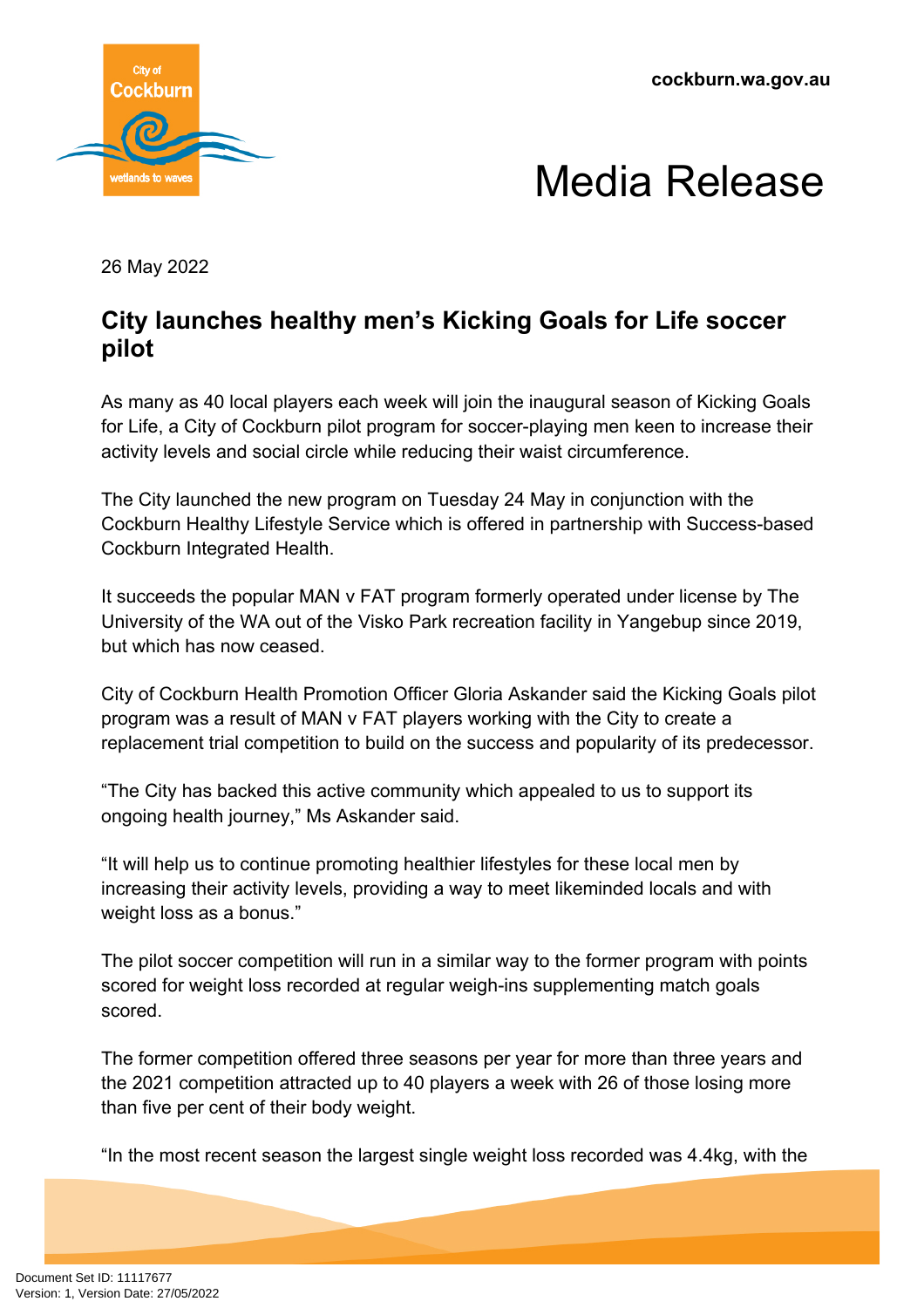

## Media Release

winning five-member team losing 9.1kg. But it's about so much more than losing weight.

"These team members grow close to each other, forming supportive new friendships while discovering the many lasting benefits of a more active lifestyle.

"It's a reflection of what's happening in the broader Cockburn community as people become more aware of the importance of a healthy lifestyle.

"In recent years a concerted effort to provide a raft of free or low-cost health programs has enabled the City to help its residents radically reduce overweight and obesity percentages to rates on par with state and regional averages.

According to WA Health Department statistics, 79 per cent of Cockburn residents were either overweight or obese in 2015-2016 but this figure fell by nearly 10 per cent between 2017-2019, to 70.1 per cent.

Registrations are now being accepted for a 14-week KGFL season commencing on 31 May with 40-minute games held each Tuesday in Yangebup.

Visit the City's [website](https://www.cockburn.wa.gov.au/Community-and-Business/Health-and-Wellbeing/Man-v-Fat) to register.

ENDS

For more information contact: Media and Communications Officer City of Cockburn T: 08 9411 3551 E: media@cockburn.wa.gov.au